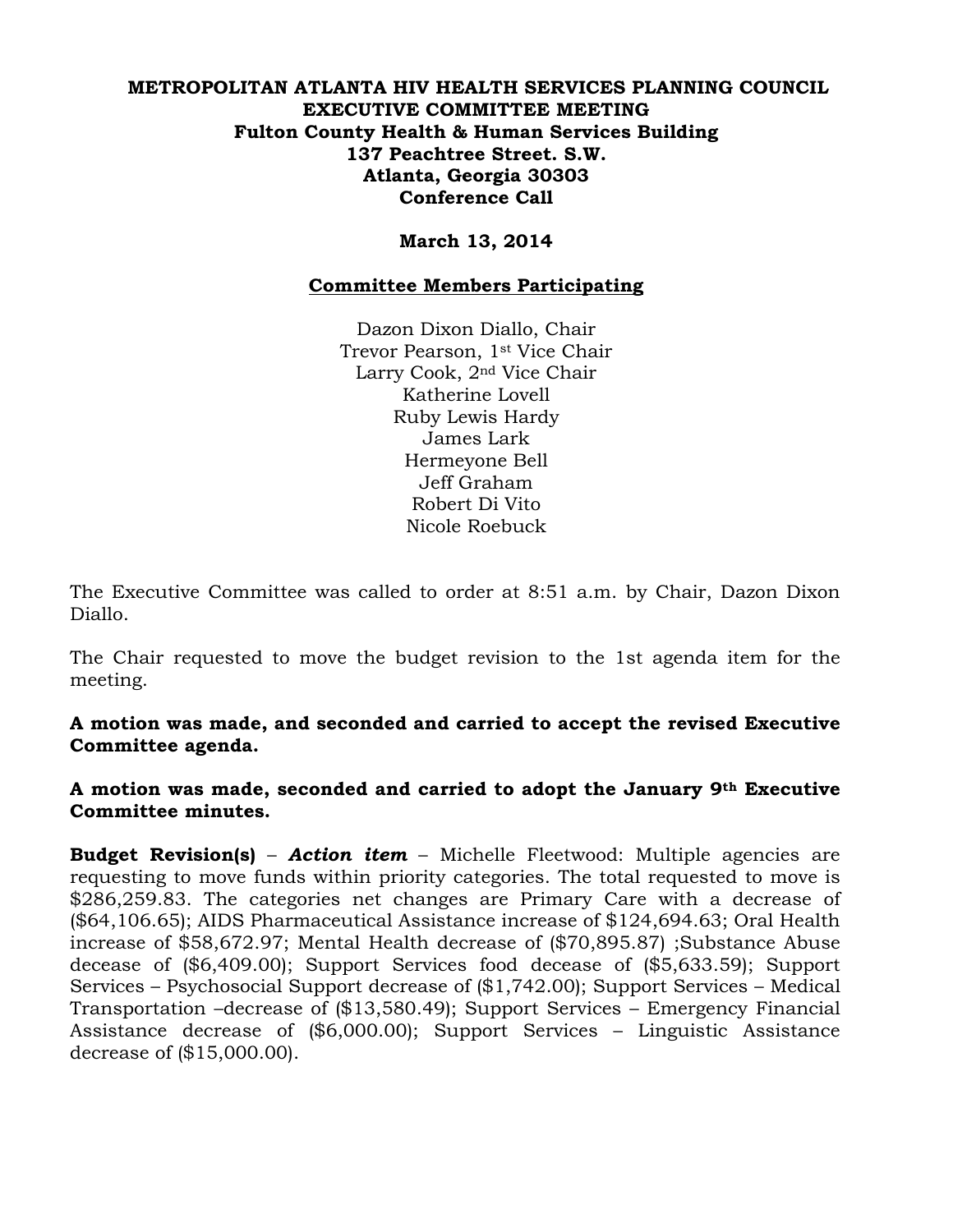## **Executive Committee March 13, 2014 Page 2**

**A motion was made, seconded and carried to accept the budget revision as presented.** 

**Grantee Update**: Patrick Daly provided the following information:

- The Grantee received a partial award in the amount of \$6.2 million and is anticipating the rest by the end of March.
- The Grantee participated in a webinar hosted by HRSA on Wednesday, March 18th. During the webinar it was stated that there will not be an All Grantee's meeting this year. Additionally, grantees were informed that the next comprehensive plan will be due in September 2016.
- HRSA provided some clarification regarding the policy to vigorously pursue third party payment sources for eligible clients.
- A Request for Proposal (RFP) was released Tuesday, January  $7<sup>th</sup>$  with a deadline date of Monday, March 3rd. Technical Assistance (TA) workshops were held on Tuesday & Wednesday, January 22nd & 23rd. No new applications were submitted. The Grantee received 15 applications with 16 applicants that applied; two currently funded agencies did not make the deadline for submission.
- The Outside Review Committee will convene for Phase I March  $26<sup>th</sup>$  &  $27<sup>th</sup>$  and Phase II on April  $2<sup>nd</sup>$  & $3<sup>rd</sup>$  at the Loudermilk center from 9:00 a.m. – 5:00 p.m.
- The Grantee has completed the 340B recertification process for all Part A Covered Entities.
- The Grantee (Renard McKenzie) held RSR training on Tuesday, January 21<sup>st</sup> for currently funded agencies. The deadline to submit RSR reports is Monday, March 31st .
- Patient Navigation Training was held Tuesday, February  $25<sup>th</sup>$  Friday, February 28th with Cicatelli Associates conducting the training. Contracts have been sent to the participating sites.
- The development of the Health Insurance Program (HIP) continues. Through our collaboration with Part B, we are developing one common mechanism to provide insurance benefit support for all eligible health insurance programs. The Grantee issued preliminary guidance regarding eligibility requirements for Premium Assistance earlier this month. Additional guidance regarding co-payments and out-of-pocket expenses is under development.

# **Committee Updates:**

**Assessment Committee:** No Report.